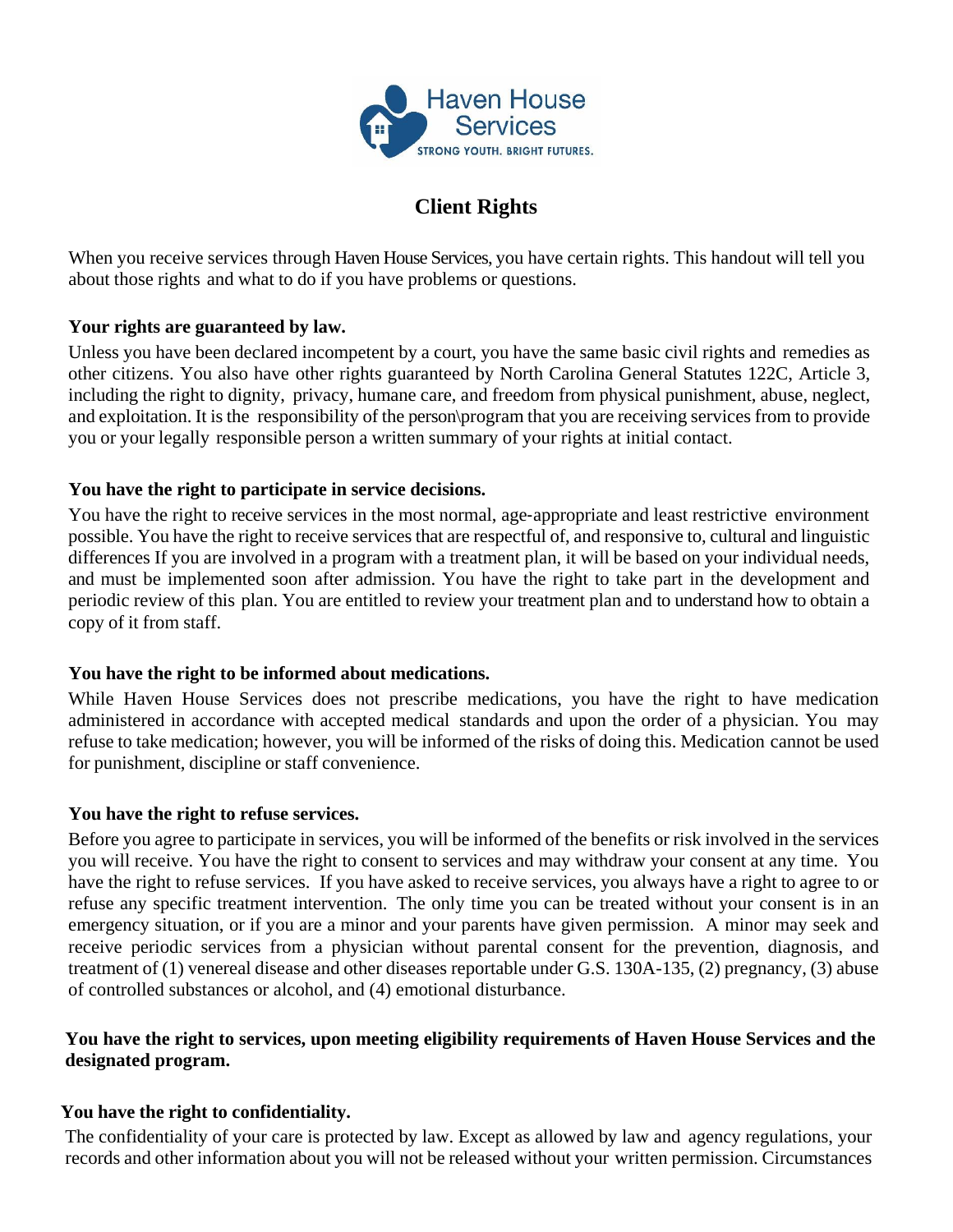under which we may be required to share information with another about the services you receive include:

- $\triangleright$  If you give permission, we may share information with any person that you name.
- ➢ Your next of kin may be informed that you are a participant in our program, if it is in your best interest.
- ➢ With your permission, your next of kin, a family member with a legitimate role in your service, or another person whom you name, may be given other information about your care.
- ➢ An advocate may review your record when assigned to work on your behalf.
- ➢ The court may order us to release your records.
- ➢ Our attorney may need to see your file because of legal proceedings.
- ➢ Request from the funding source, or during an audit
- ➢ Additionally: Another facility or HIPAA Covered Entity may need to receive your files when your care is transferred.
- ➢ In an emergency another professional who is treating you may receive your records.
- $\triangleright$  If we believe that you are a danger to yourself or to others, or if we believe that you are likely to commit a crime, we may share information with law enforcement.
- ➢ Special rules may apply if you have a legal guardian appointed, are a minor, or are receiving treatment for substance abuse.

#### **You have the right to see your own records except under certain circumstances, specified by law. You have the right to have those circumstances explained to you.**

## **You have the right to review the agency Notice of Privacy Practices for further information.**

#### **You have the right to be informed of the rules.**

You have the right to be informed of the rules that you are expected to follow and possible consequences for noncompliance of the rules. This information will be provided when you enter the program. You have the right to be free from un-warranted suspension or expulsion from programs and services. If you are discharged from a program, you are entitled to a copy of your discharge plan.

## **You have the right to know your service costs.**

You have the right to be informed of fees, if any, associated with services you will receive through Haven House Services. You have the right to be informed of fees, if any, that will be billed to your insurance provider. Although it is your responsibility to make arrangements to pay your bill, you will never be denied services because of inability to pay. For no-cost programs, you have the right to be informed of the funding source supporting your program participation. Information related to service costs should be discussed with you at your first visit. If this does not occur, please let us know.

## **You have the right to privacy.**

You have the right to be free from any unwarranted search of your person or property. Should search and seizure apply to a program from which you are receiving treatment, the specific procedures will be explained when you enter the program.

## **You have the right not to be abused.**

At the time of admission to a specific program, you will be informed of the types of interventions that are approved for use by that program. The program cannot administer any potentially painful procedure or stimulus to reduce the frequency or intensity of a behavior, and at no time is corporal punishment allowed. Staff must protect program participants from harm and report any form of abuse, neglect or exploitation.